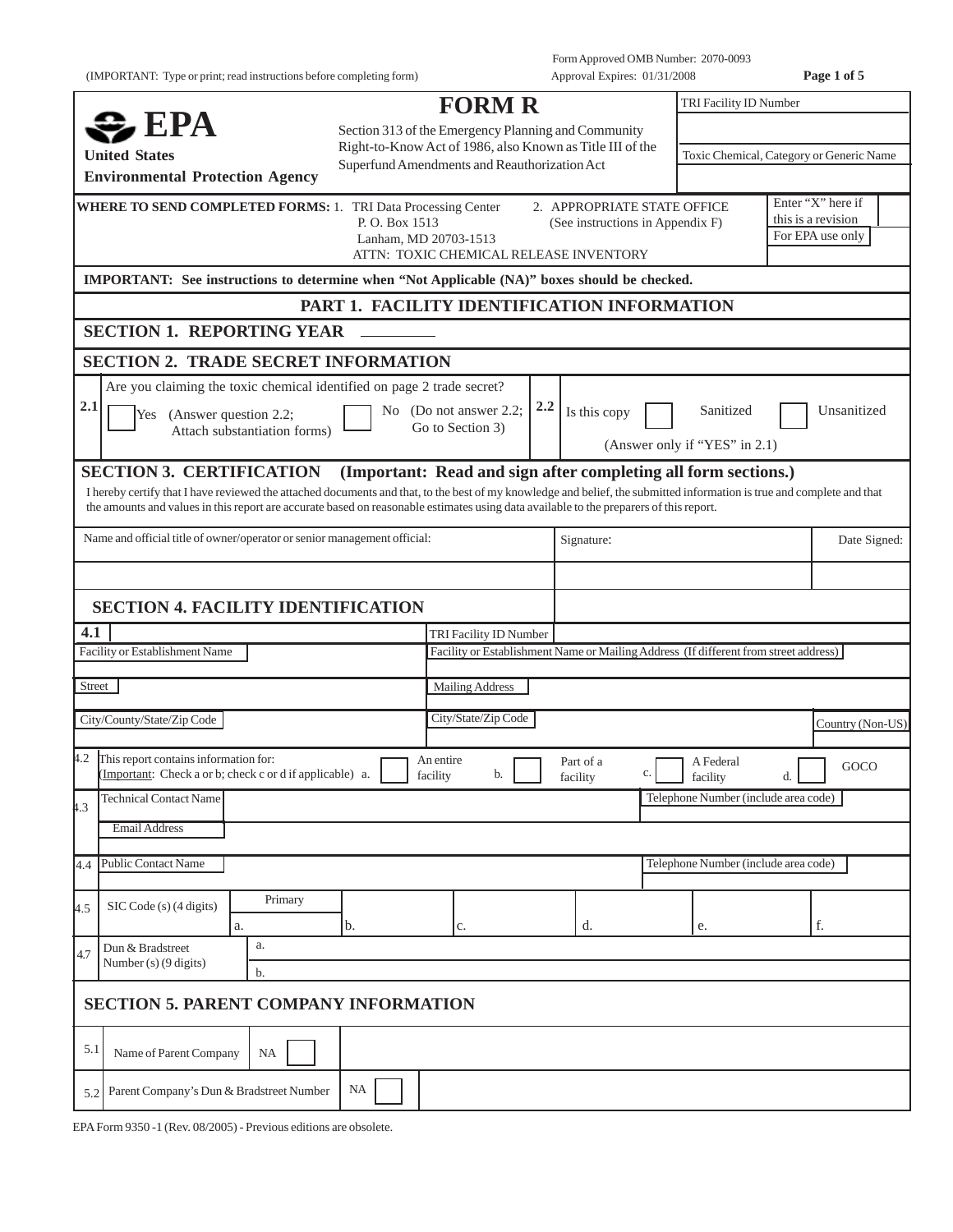| Page 2 of 5<br>(IMPORTANT: Type or print; read instructions before completing form)<br>Approval Expires: 01/31/2008                                                                                                                                                                                                                                                   |                                                                                                      |                             |                                                                             |  |  |  |  |  |
|-----------------------------------------------------------------------------------------------------------------------------------------------------------------------------------------------------------------------------------------------------------------------------------------------------------------------------------------------------------------------|------------------------------------------------------------------------------------------------------|-----------------------------|-----------------------------------------------------------------------------|--|--|--|--|--|
|                                                                                                                                                                                                                                                                                                                                                                       |                                                                                                      |                             | TRI Facility ID Number                                                      |  |  |  |  |  |
|                                                                                                                                                                                                                                                                                                                                                                       | <b>FORM R</b>                                                                                        |                             |                                                                             |  |  |  |  |  |
|                                                                                                                                                                                                                                                                                                                                                                       | Toxic Chemical, Category or Generic Name<br>PART II. TOXIC CHEMICAL RELEASE INVENTORY REPORTING FORM |                             |                                                                             |  |  |  |  |  |
|                                                                                                                                                                                                                                                                                                                                                                       |                                                                                                      |                             |                                                                             |  |  |  |  |  |
| <b>SECTION 1. TOXIC CHEMICAL IDENTITY</b><br>(Important: DO NOT complete this section if you completed Section 2 below.)                                                                                                                                                                                                                                              |                                                                                                      |                             |                                                                             |  |  |  |  |  |
| CAS Number (Important: Enter only one number exactly as it appears on the Section 313 list. Enter category code if reporting a chemical category.)<br>1.1                                                                                                                                                                                                             |                                                                                                      |                             |                                                                             |  |  |  |  |  |
| Toxic Chemical or Chemical Category Name (Important: Enter only one name exactly as it appears on the Section 313 list.)                                                                                                                                                                                                                                              |                                                                                                      |                             |                                                                             |  |  |  |  |  |
| 1.2                                                                                                                                                                                                                                                                                                                                                                   |                                                                                                      |                             |                                                                             |  |  |  |  |  |
| Generic Chemical Name (Important: Complete only if Part 1, Section 2.1 is checked "yes". Generic Name must be structurally descriptive.)<br>1.3                                                                                                                                                                                                                       |                                                                                                      |                             |                                                                             |  |  |  |  |  |
|                                                                                                                                                                                                                                                                                                                                                                       |                                                                                                      |                             |                                                                             |  |  |  |  |  |
| Distribution of Each Member of the Dioxin and Dioxin-like Compounds Category.<br>1.4<br>(If there are any numbers in boxes 1-17, then every field must be filled in with either 0 or some number between 0.01 and 100. Distribution should<br>be reported in percentages and the total should equal 100%. If you do not have speciation data available, indicate NA.) |                                                                                                      |                             |                                                                             |  |  |  |  |  |
| 2<br>3<br>4                                                                                                                                                                                                                                                                                                                                                           | 6<br>8<br>5<br>7                                                                                     | 10<br>11<br>12              | 16<br>17<br>13<br>14<br>15                                                  |  |  |  |  |  |
| NA                                                                                                                                                                                                                                                                                                                                                                    |                                                                                                      |                             |                                                                             |  |  |  |  |  |
| <b>SECTION 2. MIXTURE COMPONENT IDENTITY</b>                                                                                                                                                                                                                                                                                                                          |                                                                                                      |                             | (Important: DO NOT complete this section if you completed Section 1 above.) |  |  |  |  |  |
| Generic Chemical Name Provided by Supplier (Important: Maximum of 70 characters, including numbers, letters, spaces and punctuation.)                                                                                                                                                                                                                                 |                                                                                                      |                             |                                                                             |  |  |  |  |  |
| 2.1                                                                                                                                                                                                                                                                                                                                                                   |                                                                                                      |                             |                                                                             |  |  |  |  |  |
| SECTION 3. ACTIVITIES AND USES OF THE TOXIC CHEMICAL AT THE FACILITY<br>(Important: Check all that apply.)                                                                                                                                                                                                                                                            |                                                                                                      |                             |                                                                             |  |  |  |  |  |
| 3.1<br>Manufacture the toxic chemical:                                                                                                                                                                                                                                                                                                                                | Process the toxic chemical:<br>3.2                                                                   | 3.3                         | Otherwise use the toxic chemical:                                           |  |  |  |  |  |
| $\mathbf{b}$ .<br>a.<br>Produce<br>Import                                                                                                                                                                                                                                                                                                                             |                                                                                                      |                             |                                                                             |  |  |  |  |  |
| If produce or import                                                                                                                                                                                                                                                                                                                                                  | As a reactant<br>a                                                                                   | a.                          | As a chemical processing aid                                                |  |  |  |  |  |
| For on-site use/processing                                                                                                                                                                                                                                                                                                                                            | As a formulation component<br>b.                                                                     | b.                          | As a manufacturing aid                                                      |  |  |  |  |  |
| For sale/distribution<br><sub>d</sub>                                                                                                                                                                                                                                                                                                                                 | $\mathbf{c}$ .<br>As an article component                                                            | c.                          | Ancillary or other use                                                      |  |  |  |  |  |
| As a byproduct<br>e.                                                                                                                                                                                                                                                                                                                                                  | d.<br>Repackaging                                                                                    |                             |                                                                             |  |  |  |  |  |
| As an impurity                                                                                                                                                                                                                                                                                                                                                        | As an impurity<br>e.                                                                                 |                             |                                                                             |  |  |  |  |  |
| SECTION 4. MAXIMUM AMOUNT OF THE TOXIC CHEMICAL ONSITE AT ANY TIME DURING THE CALENDAR YEAR                                                                                                                                                                                                                                                                           |                                                                                                      |                             |                                                                             |  |  |  |  |  |
| 4.1                                                                                                                                                                                                                                                                                                                                                                   | (Enter two digit code from instruction package.)                                                     |                             |                                                                             |  |  |  |  |  |
| <b>SECTION 5.</b>                                                                                                                                                                                                                                                                                                                                                     | <b>QUANTITY OF THE TOXIC CHEMICAL ENTERING EACH ENVIRONMENTAL MEDIUM ONSITE</b>                      |                             |                                                                             |  |  |  |  |  |
|                                                                                                                                                                                                                                                                                                                                                                       | A. Total Release<br>$(pounds/year*)$                                                                 | <b>B.</b> Basis of Estimate | C. % From Stormwater                                                        |  |  |  |  |  |
|                                                                                                                                                                                                                                                                                                                                                                       | (Enter a range code** or estimate)                                                                   | (enter code)                |                                                                             |  |  |  |  |  |
|                                                                                                                                                                                                                                                                                                                                                                       |                                                                                                      |                             |                                                                             |  |  |  |  |  |
| 5.1<br>Fugitive or non-point<br><b>NA</b><br>air emissions                                                                                                                                                                                                                                                                                                            |                                                                                                      |                             |                                                                             |  |  |  |  |  |
| 5.2<br>Stack or point<br>NA<br>air emissions                                                                                                                                                                                                                                                                                                                          |                                                                                                      |                             |                                                                             |  |  |  |  |  |
| Discharges to receiving streams or<br>5.3<br>water bodies (enter one name per box)                                                                                                                                                                                                                                                                                    |                                                                                                      |                             |                                                                             |  |  |  |  |  |
| <b>Stream or Water Body Name</b>                                                                                                                                                                                                                                                                                                                                      |                                                                                                      |                             |                                                                             |  |  |  |  |  |
| 5.3.1                                                                                                                                                                                                                                                                                                                                                                 |                                                                                                      |                             |                                                                             |  |  |  |  |  |
| 5.3.2                                                                                                                                                                                                                                                                                                                                                                 |                                                                                                      |                             |                                                                             |  |  |  |  |  |
|                                                                                                                                                                                                                                                                                                                                                                       |                                                                                                      |                             |                                                                             |  |  |  |  |  |
| 5.3.3                                                                                                                                                                                                                                                                                                                                                                 |                                                                                                      |                             |                                                                             |  |  |  |  |  |
| If additional pages of Part II, Section 5.3 are attached, indicate the total number of pages in this box<br>and indicate the Part II, Section 5.3 page number in this box.                                                                                                                                                                                            |                                                                                                      | (example: $1,2,3$ , etc.)   |                                                                             |  |  |  |  |  |

EPA Form 9350 -1 (Rev. 08/2005) - Previous editions are obsolete.

\*For Dioxin or Dioxin-like compounds, report in grams/year.

\*\* Range Codes: A= 1-10 pounds; B= 11-499 pounds; C= 500-999 pounds.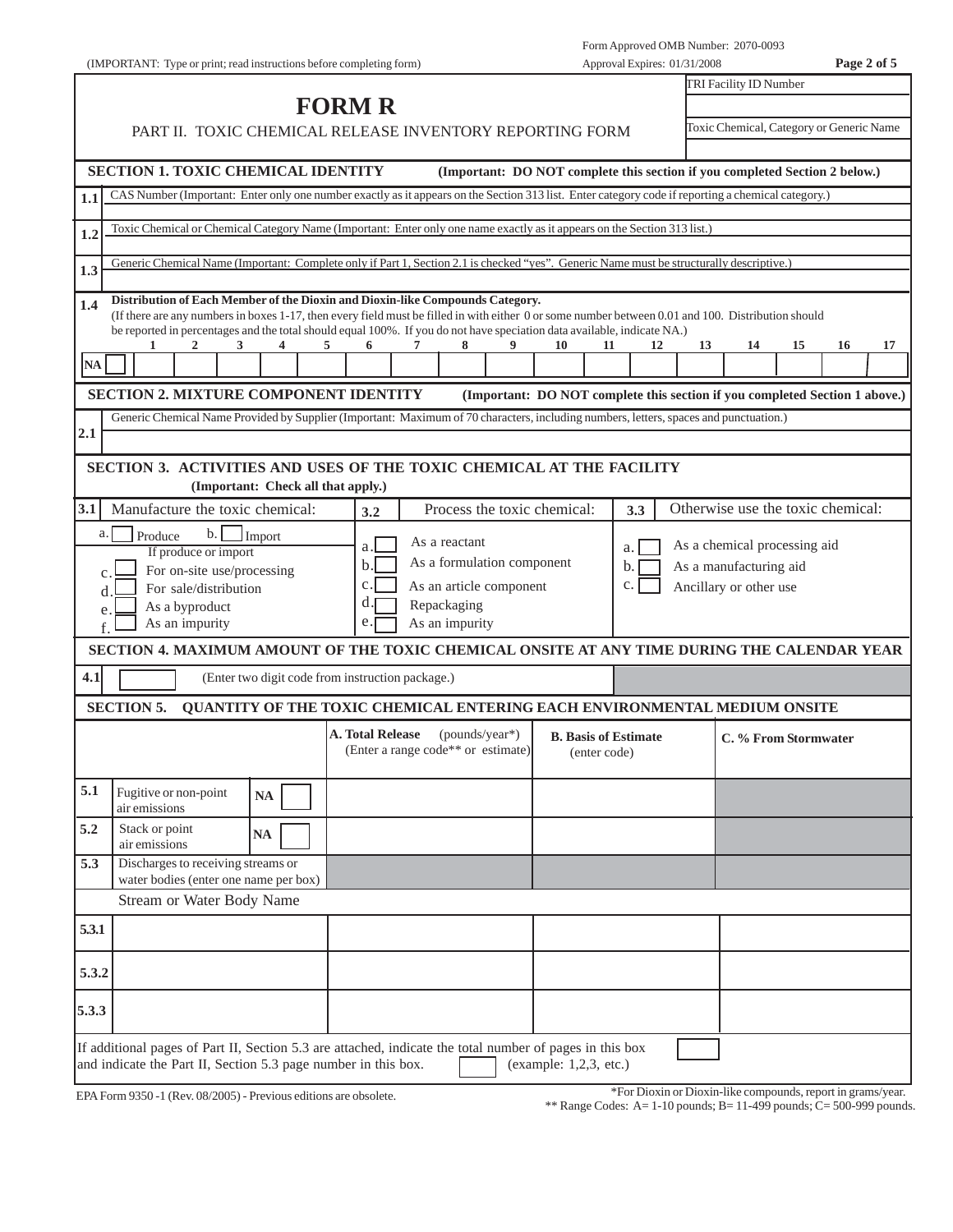## **FORM R** PART II. CHEMICAL - SPECIFIC INFORMATION (CONTINUED)

Toxic Chemical, Category or Generic Name

TRI Facility ID Number

|                            | SECTION 5. QUANTITY OF THE TOXIC CHEMICAL ENTERING EACH ENVIRONMENTAL MEDIUM ONSITE (continued) |                                                               |              |                                                                      |                          |                        |     |                                             |  |     |                     |  |
|----------------------------|-------------------------------------------------------------------------------------------------|---------------------------------------------------------------|--------------|----------------------------------------------------------------------|--------------------------|------------------------|-----|---------------------------------------------|--|-----|---------------------|--|
|                            |                                                                                                 |                                                               | <b>NA</b>    | A. Total Release (pounds/year*) (enter range<br>code ** or estimate) |                          |                        |     | <b>B.</b> Basis of Estimate<br>(enter code) |  |     |                     |  |
| 5.4.1                      | Underground Injection onsite<br>to Class I Wells                                                |                                                               |              |                                                                      |                          |                        |     |                                             |  |     |                     |  |
| 5.4.2                      | Underground Injection onsite<br>to Class II-V Wells                                             |                                                               |              |                                                                      |                          |                        |     |                                             |  |     |                     |  |
| 5.5                        | Disposal to land onsite                                                                         |                                                               |              |                                                                      |                          |                        |     |                                             |  |     |                     |  |
|                            | <b>5.5.1A</b> RCRA Subtitle C landfills                                                         |                                                               |              |                                                                      |                          |                        |     |                                             |  |     |                     |  |
| 5.5.1B                     | Other landfills                                                                                 |                                                               |              |                                                                      |                          |                        |     |                                             |  |     |                     |  |
| 5.5.2                      | Land treatment/application<br>farming                                                           |                                                               |              |                                                                      |                          |                        |     |                                             |  |     |                     |  |
| 5.5.3A                     | RCRA Subtitle C<br>surface impoundments                                                         |                                                               |              |                                                                      |                          |                        |     |                                             |  |     |                     |  |
|                            | 5.5.3B Other surface impoundments                                                               |                                                               |              |                                                                      |                          |                        |     |                                             |  |     |                     |  |
| 5.5.4                      | Other disposal                                                                                  |                                                               |              |                                                                      |                          |                        |     |                                             |  |     |                     |  |
|                            | SECTION 6. TRANSFERS OF THE TOXIC CHEMICAL IN WASTES TO OFF-SITE LOCATIONS                      |                                                               |              |                                                                      |                          |                        |     |                                             |  |     |                     |  |
|                            | <b>6.1 DISCHARGES TO PUBLICLY OWNED TREATMENT WORKS (POTWs)</b>                                 |                                                               |              |                                                                      |                          |                        |     |                                             |  |     |                     |  |
|                            | 6.1.A Total Quantity Transferred to POTWs and Basis of Estimate                                 |                                                               |              |                                                                      |                          |                        |     |                                             |  |     |                     |  |
|                            | 6.1.A.1 Total Transfers (pounds/year*)                                                          |                                                               |              | 6.1.A.2                                                              | <b>Basis of Estimate</b> |                        |     |                                             |  |     |                     |  |
|                            | (enter range code ** or estimate)                                                               |                                                               |              |                                                                      | (enter code)             |                        |     |                                             |  |     |                     |  |
|                            |                                                                                                 |                                                               |              |                                                                      |                          |                        |     |                                             |  |     |                     |  |
| 6.1.B                      | POTW Name                                                                                       |                                                               |              |                                                                      |                          |                        |     |                                             |  |     |                     |  |
|                            | <b>POTW Address</b>                                                                             |                                                               |              |                                                                      |                          |                        |     |                                             |  |     |                     |  |
| City                       |                                                                                                 |                                                               | <b>State</b> | County                                                               |                          |                        |     |                                             |  | Zip |                     |  |
| 6.1.B                      | POTW Name                                                                                       |                                                               |              |                                                                      |                          |                        |     |                                             |  |     |                     |  |
| <b>POTW Address</b>        |                                                                                                 |                                                               |              |                                                                      |                          |                        |     |                                             |  |     |                     |  |
| City                       |                                                                                                 |                                                               | State        | County                                                               |                          |                        |     |                                             |  | Zip |                     |  |
| in this box $\blacksquare$ | If additional pages of Part II, Section 6.1 are attached, indicate the total number of pages    | and indicate the Part II, Section 6.1 page number in this box |              |                                                                      |                          | (example: 1,2,3, etc.) |     |                                             |  |     |                     |  |
|                            | SECTION 6.2 TRANSFERS TO OTHER OFF-SITE LOCATIONS                                               |                                                               |              |                                                                      |                          |                        |     |                                             |  |     |                     |  |
| 6.2.                       | Off-Site EPA Identification Number (RCRAID No.)                                                 |                                                               |              |                                                                      |                          |                        |     |                                             |  |     |                     |  |
|                            | Off-Site Location Name                                                                          |                                                               |              |                                                                      |                          |                        |     |                                             |  |     |                     |  |
|                            | Off-Site Address                                                                                |                                                               |              |                                                                      |                          |                        |     |                                             |  |     |                     |  |
| City                       |                                                                                                 |                                                               | State        | County                                                               |                          |                        |     | Zip                                         |  |     | Country<br>(Non-US) |  |
|                            | Is location under control of reporting facility or parent company?                              |                                                               |              |                                                                      |                          |                        | Yes |                                             |  | No  |                     |  |
|                            |                                                                                                 |                                                               |              |                                                                      |                          |                        |     |                                             |  |     |                     |  |

EPA Form 9350 -1 (Rev. 08/2005) - Previous editions are obsolete.

\* For Dioxin or Dioxin-like compounds, report in grams/year

\*\* Range Codes: A=1-10 pounds: B=1-499 pounds; C=500 - 999 pounds.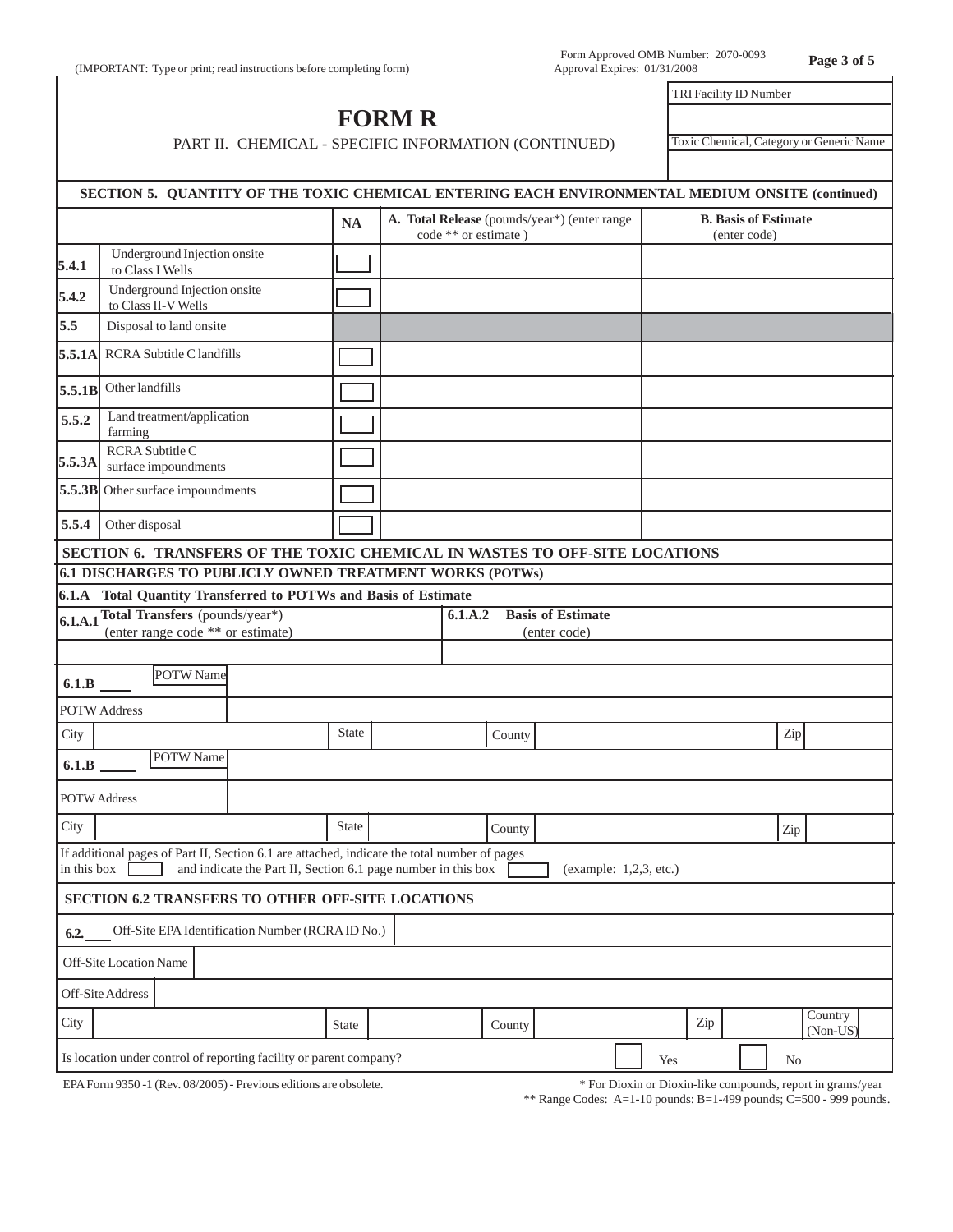| (IMPORTANT: Type or print; read instructions before completing form) | Approval Expires: 01/31/2008 |
|----------------------------------------------------------------------|------------------------------|
|                                                                      |                              |

|                                                                                                                        |                                                                      |       | <b>FORM R</b>                         |                                             |                                                                                                                                |                                                                                |      | TRI Facility ID Number                                                         |  |  |
|------------------------------------------------------------------------------------------------------------------------|----------------------------------------------------------------------|-------|---------------------------------------|---------------------------------------------|--------------------------------------------------------------------------------------------------------------------------------|--------------------------------------------------------------------------------|------|--------------------------------------------------------------------------------|--|--|
|                                                                                                                        | PART II. CHEMICAL-SPECIFIC INFORMATION (CONTINUED)                   |       |                                       |                                             |                                                                                                                                |                                                                                |      | Toxic Chemical, Category or Generic Name                                       |  |  |
| SECTION 6.2 TRANSFERS TO OTHER OFF-SITE LOCATIONS (CONTINUED)                                                          |                                                                      |       |                                       |                                             |                                                                                                                                |                                                                                |      |                                                                                |  |  |
|                                                                                                                        | A. Total Transfers (pounds/year*)<br>(enter range code**or estimate) |       |                                       | <b>B.</b> Basis of Estimate<br>(enter code) |                                                                                                                                |                                                                                |      | C. Type of Waste Treatment/Disposal/<br>Recycling/Energy Recovery (enter code) |  |  |
| 1.<br>1.                                                                                                               |                                                                      |       |                                       |                                             |                                                                                                                                | 1. M                                                                           |      |                                                                                |  |  |
| 2.                                                                                                                     | 2.                                                                   |       |                                       |                                             |                                                                                                                                |                                                                                | 2. M |                                                                                |  |  |
| 3.                                                                                                                     |                                                                      |       | 3.                                    |                                             |                                                                                                                                |                                                                                | 3. M |                                                                                |  |  |
| 4.                                                                                                                     |                                                                      |       | 4.                                    |                                             |                                                                                                                                |                                                                                | 4. M |                                                                                |  |  |
| 6.2                                                                                                                    | Off-Site EPA Identification Number (RCRA ID No.)                     |       |                                       |                                             |                                                                                                                                |                                                                                |      |                                                                                |  |  |
| Off-Site Location Name                                                                                                 |                                                                      |       |                                       |                                             |                                                                                                                                |                                                                                |      |                                                                                |  |  |
| Off-Site Address                                                                                                       |                                                                      |       |                                       |                                             |                                                                                                                                |                                                                                |      |                                                                                |  |  |
| City                                                                                                                   |                                                                      | State |                                       | County                                      |                                                                                                                                | Zip                                                                            |      | Country<br>$(Non-US)$                                                          |  |  |
| Is location under control of reporting facility or parent company?                                                     |                                                                      |       |                                       |                                             |                                                                                                                                | Yes                                                                            |      | N <sub>0</sub>                                                                 |  |  |
| A. Total Transfers<br>(pounds/year*)<br><b>B.</b> Basis of Estimate<br>(enter range code**or estimate)<br>(enter code) |                                                                      |       |                                       |                                             |                                                                                                                                | C. Type of Waste Treatment/Disposal/<br>Recycling/Energy Recovery (enter code) |      |                                                                                |  |  |
| 1.                                                                                                                     |                                                                      |       | 1.                                    |                                             |                                                                                                                                |                                                                                |      | 1. M                                                                           |  |  |
| 2.                                                                                                                     |                                                                      |       | 2.                                    |                                             |                                                                                                                                |                                                                                | 2. M |                                                                                |  |  |
| 3.                                                                                                                     |                                                                      |       | 3.                                    |                                             |                                                                                                                                |                                                                                | 3. M |                                                                                |  |  |
| 4.                                                                                                                     |                                                                      |       | 4.                                    |                                             |                                                                                                                                |                                                                                | 4. M |                                                                                |  |  |
| SECTION 7A. ON-SITE WASTE TREATMENT METHODS AND EFFICIENCY                                                             |                                                                      |       |                                       |                                             |                                                                                                                                |                                                                                |      |                                                                                |  |  |
|                                                                                                                        | Not Applicable (NA) -                                                |       |                                       |                                             | Check here if no on-site waste treatment is applied to any<br>waste stream containing the toxic chemical or chemical category. |                                                                                |      |                                                                                |  |  |
| a. General<br>Waste Stream                                                                                             |                                                                      |       | b. Waste Treatment Method(s) Sequence | [enter 3- or 4- character code(s)]          |                                                                                                                                |                                                                                |      | d. Waste Treatment Efficiency<br>[enter 2 character code]                      |  |  |
| [enter code]<br>7A.1a                                                                                                  | 7A.1b                                                                |       |                                       |                                             | 2                                                                                                                              |                                                                                |      | 7A.1d                                                                          |  |  |
|                                                                                                                        | 3                                                                    |       | $\overline{4}$                        |                                             | 5                                                                                                                              |                                                                                |      |                                                                                |  |  |
|                                                                                                                        | 6                                                                    |       | 7                                     |                                             | 8                                                                                                                              |                                                                                |      |                                                                                |  |  |
|                                                                                                                        | 7A.2b                                                                |       | 1<br>$\overline{4}$                   |                                             | $\sqrt{2}$                                                                                                                     |                                                                                |      | 7A.2d                                                                          |  |  |
|                                                                                                                        |                                                                      |       |                                       |                                             | 5                                                                                                                              |                                                                                |      |                                                                                |  |  |
|                                                                                                                        | 3                                                                    |       |                                       |                                             |                                                                                                                                |                                                                                |      |                                                                                |  |  |
|                                                                                                                        | 6<br>7A.3b                                                           |       | 7<br>$\mathbf{1}$                     |                                             | 8<br>$\mathfrak{2}$                                                                                                            |                                                                                |      | 7A.3d                                                                          |  |  |
|                                                                                                                        | 3                                                                    |       | 4                                     |                                             | 5                                                                                                                              |                                                                                |      |                                                                                |  |  |
|                                                                                                                        | 6                                                                    |       | 7                                     |                                             | 8                                                                                                                              |                                                                                |      |                                                                                |  |  |
| 7A.4a                                                                                                                  | 7A.4b                                                                |       | 1                                     |                                             | $\overline{2}$                                                                                                                 |                                                                                |      | 7A.4d                                                                          |  |  |
|                                                                                                                        | 3                                                                    |       | $\overline{4}$                        |                                             | 5                                                                                                                              |                                                                                |      |                                                                                |  |  |
|                                                                                                                        | 6                                                                    |       | 7                                     |                                             | 8                                                                                                                              |                                                                                |      |                                                                                |  |  |
| 7A.2a<br>7A.3a<br>7A.5a                                                                                                | 7A.5b                                                                |       | $\mathbf{1}$                          |                                             | $\mathfrak{2}$                                                                                                                 |                                                                                |      | 7A.5d                                                                          |  |  |
|                                                                                                                        | 3<br>6                                                               |       | 4<br>7                                |                                             | 5<br>8                                                                                                                         |                                                                                |      |                                                                                |  |  |

\*For Dioxin or Dioxin-like compounds, report in grams/year

\*\*Range Codes: A=1 - 10 pounds; B=11 - 499 pounds C= 500-999 pounds.